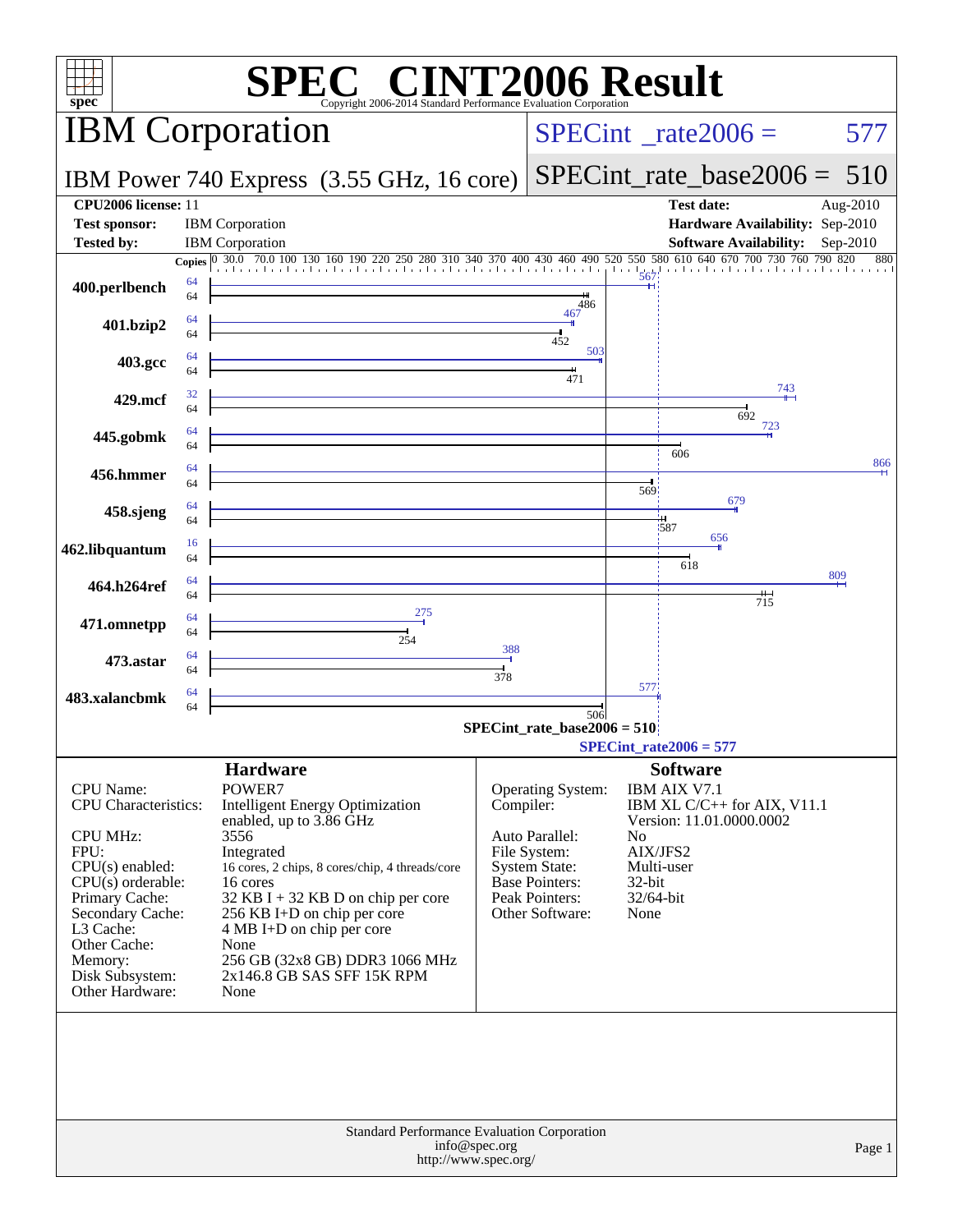

# IBM Corporation

## SPECint rate $2006 = 577$

IBM Power 740 Express (3.55 GHz, 16 core)

[SPECint\\_rate\\_base2006 =](http://www.spec.org/auto/cpu2006/Docs/result-fields.html#SPECintratebase2006)  $510$ 

**[CPU2006 license:](http://www.spec.org/auto/cpu2006/Docs/result-fields.html#CPU2006license)** 11 **[Test date:](http://www.spec.org/auto/cpu2006/Docs/result-fields.html#Testdate)** Aug-2010 **[Test sponsor:](http://www.spec.org/auto/cpu2006/Docs/result-fields.html#Testsponsor)** IBM Corporation **[Hardware Availability:](http://www.spec.org/auto/cpu2006/Docs/result-fields.html#HardwareAvailability)** Sep-2010 **[Tested by:](http://www.spec.org/auto/cpu2006/Docs/result-fields.html#Testedby)** IBM Corporation **[Software Availability:](http://www.spec.org/auto/cpu2006/Docs/result-fields.html#SoftwareAvailability)** Sep-2010

#### **[Results Table](http://www.spec.org/auto/cpu2006/Docs/result-fields.html#ResultsTable)**

|                                                                                                          | <b>Base</b>   |                |       |                |       |                |            | <b>Peak</b>   |                |              |                |              |                |              |
|----------------------------------------------------------------------------------------------------------|---------------|----------------|-------|----------------|-------|----------------|------------|---------------|----------------|--------------|----------------|--------------|----------------|--------------|
| <b>Benchmark</b>                                                                                         | <b>Copies</b> | <b>Seconds</b> | Ratio | <b>Seconds</b> | Ratio | <b>Seconds</b> | Ratio      | <b>Copies</b> | <b>Seconds</b> | <b>Ratio</b> | <b>Seconds</b> | <b>Ratio</b> | <b>Seconds</b> | <b>Ratio</b> |
| 400.perlbench                                                                                            | 64            | 1282           | 488   | 1288           | 486   | 1298           | 482l       | 64            | 1092           | 573          | 1106           | 565          | 1104           | 567          |
| 401.bzip2                                                                                                | 64            | 1367           | 452   | 1365           | 453   | 1369           | 451        | 64            | 1322           | 467          | 1328           | 465          | 1318           | 468          |
| $403.\mathrm{gcc}$                                                                                       | 64            | 1105           | 466   | 1095           | 471   | 1094           | 471        | 64            | 1022           | 504          | 1027           | 502          | 1024           | 503          |
| $429$ .mcf                                                                                               | 64            | 844            | 692   | 845            | 691   | 844            | 692        | 32            | 387            | 754          | 394            | 741          | 393            | 743          |
| $445$ .gobmk                                                                                             | 64            | 1107           | 606   | 1108           | 606   | 1107           | 606        | 64            | 927            | 724          | 934            | 719          | 929            | 723          |
| 456.hmmer                                                                                                | 64            | 1051           | 568   | 1049           | 569   | 1047           | 570l       | 64            | 685            | 872          | 689            | 866          | 690            | 866          |
| $458$ .sjeng                                                                                             | 64            | 1320           | 587   | 1332           | 581   | 1319           | 587l       | 64            | 1141           | 679          | 1145           | 677          | 1140           | 679          |
| 462.libquantum                                                                                           | 64            | 2144           | 618   | 2147           | 618   | 2146           | 618        | 16            | 504            | 658          | 506            | 655          | 505            | 656          |
| 464.h264ref                                                                                              | 64            | 1954           | 725   | 1980           | 715   | 1993           | 711        | 64            | 1751           | 809          | 1753           | 808          | 1729           | 819          |
| 471.omnetpp                                                                                              | 64            | 1575           | 254   | 1572           | 254   | 1574           | 254        | 64            | 1452           | 276          | 1454           | 275          | 1454           | 275          |
| $473$ . astar                                                                                            | 64            | 1187           | 379   | 1190           | 377   | 1190           | <b>378</b> | 64            | 1157           | 388          | 1158           | 388          | 1161           | 387          |
| 483.xalancbmk                                                                                            | 64            | 873            | 506   | 874            | 505   | 873            | 506        | 64            | 766            | 577          | 766            | 577          | 762            | 580          |
| Results appear in the order in which they were run. Bold underlined text indicates a median measurement. |               |                |       |                |       |                |            |               |                |              |                |              |                |              |

#### **[Peak Tuning Notes](http://www.spec.org/auto/cpu2006/Docs/result-fields.html#PeakTuningNotes)**

 fdpr binary optimization tool used for 401.bzip2 with options -O4 -sdp 9 -rtb -vrox -nodp -m power7 fdpr binary optimization tool used for: 403.gcc 429.mcf 445.gobmk 458.sjeng with options -O3 -m power7 fdpr binary optimization tool used for 456.hmmer with options -O3 -lu -1 -nodp -sdp 9 -m power7 fdpr binary optimization tool used for 462.libquantum with options -O4 -nodp -m power7 fdpr binary optimization tool used for 471.omnetpp with options -O4 -nodp -m power7 -vrox fdpr binary optimization tool used for 473.astar with options -O4 -sdp 9 -vrox -dp -m power7

#### **[Submit Notes](http://www.spec.org/auto/cpu2006/Docs/result-fields.html#SubmitNotes)**

 The config file option 'submit' was used to assign benchmark copy to specific kernel thread using the "bindprocessor" command (see flags file for details).

#### **[Operating System Notes](http://www.spec.org/auto/cpu2006/Docs/result-fields.html#OperatingSystemNotes)**

Environment variables set by runspec before the start of the run: MALLOCOPTIONS = "pool" MEMORY\_AFFINITY = "MCM" XLFRTEOPTS = "intrinthds=1"

Continued on next page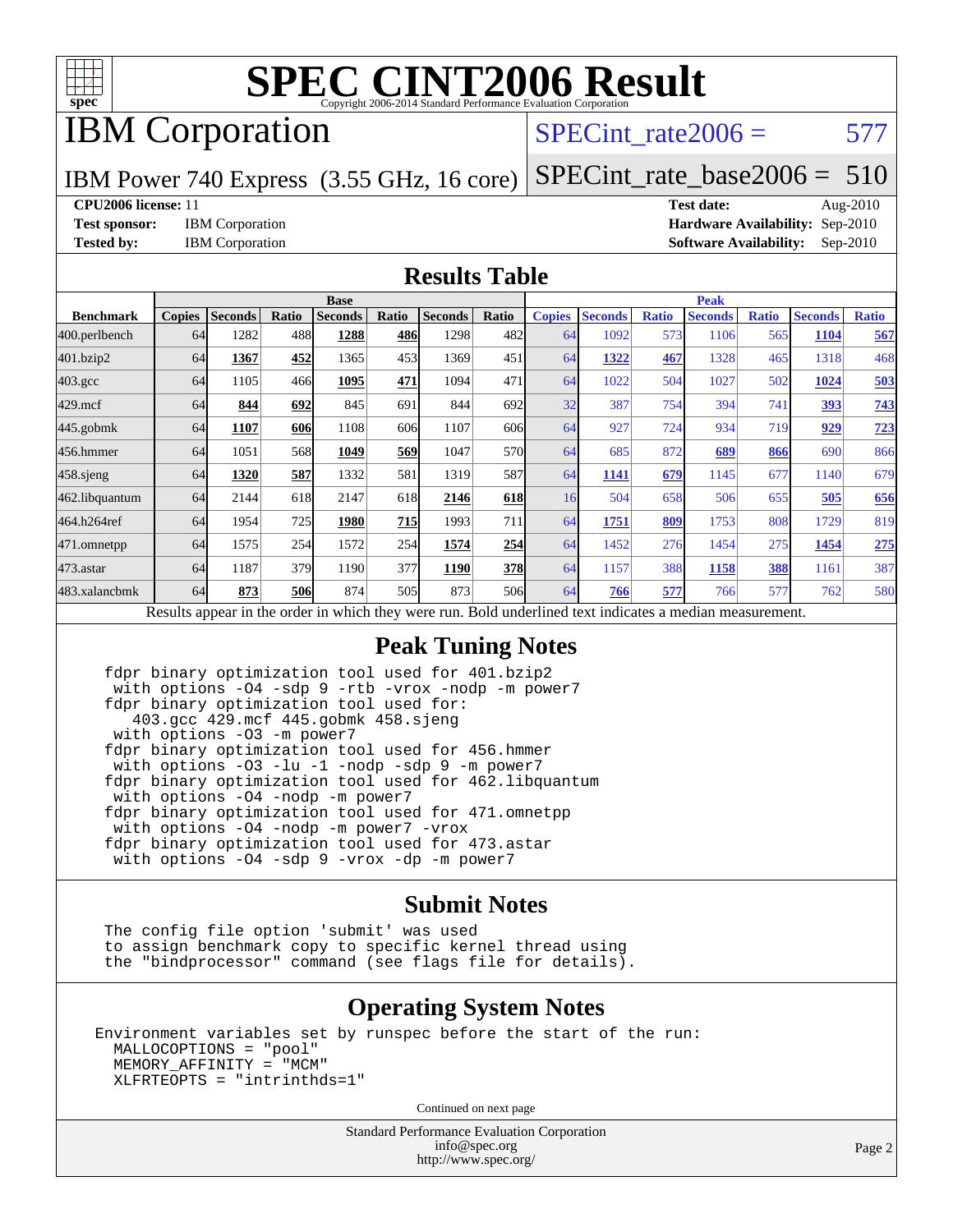

IBM Corporation

SPECint rate $2006 = 577$ 

IBM Power 740 Express (3.55 GHz, 16 core) [SPECint\\_rate\\_base2006 =](http://www.spec.org/auto/cpu2006/Docs/result-fields.html#SPECintratebase2006)  $510$ 

**[CPU2006 license:](http://www.spec.org/auto/cpu2006/Docs/result-fields.html#CPU2006license)** 11 **[Test date:](http://www.spec.org/auto/cpu2006/Docs/result-fields.html#Testdate)** Aug-2010 **[Test sponsor:](http://www.spec.org/auto/cpu2006/Docs/result-fields.html#Testsponsor)** IBM Corporation **[Hardware Availability:](http://www.spec.org/auto/cpu2006/Docs/result-fields.html#HardwareAvailability)** Sep-2010 **[Tested by:](http://www.spec.org/auto/cpu2006/Docs/result-fields.html#Testedby)** IBM Corporation **[Software Availability:](http://www.spec.org/auto/cpu2006/Docs/result-fields.html#SoftwareAvailability)** Sep-2010

#### **[Operating System Notes \(Continued\)](http://www.spec.org/auto/cpu2006/Docs/result-fields.html#OperatingSystemNotes)**

All ulimits set to unlimited. 12800 16M large pages defined with vmo command

See the flags file for details on settings.

## **[Base Compiler Invocation](http://www.spec.org/auto/cpu2006/Docs/result-fields.html#BaseCompilerInvocation)**

[C benchmarks](http://www.spec.org/auto/cpu2006/Docs/result-fields.html#Cbenchmarks):

[/usr/vac/bin/xlc](http://www.spec.org/cpu2006/results/res2010q3/cpu2006-20100817-12970.flags.html#user_CCbase_xlc_65f0db84ba48bcd0ca5f8f08bd8e83b9) [-qlanglvl=extc99](http://www.spec.org/cpu2006/results/res2010q3/cpu2006-20100817-12970.flags.html#user_CCbase_F-qlanglvl:extc99)

[C++ benchmarks:](http://www.spec.org/auto/cpu2006/Docs/result-fields.html#CXXbenchmarks) [/usr/vacpp/bin/xlC](http://www.spec.org/cpu2006/results/res2010q3/cpu2006-20100817-12970.flags.html#user_CXXbase_xlC_71b0a4ef5ef679d5dfc4910648efff67)

### **[Base Portability Flags](http://www.spec.org/auto/cpu2006/Docs/result-fields.html#BasePortabilityFlags)**

 400.perlbench: [-DSPEC\\_CPU\\_AIX](http://www.spec.org/cpu2006/results/res2010q3/cpu2006-20100817-12970.flags.html#b400.perlbench_baseCPORTABILITY_DSPEC_CPU_AIX) 462.libquantum: [-DSPEC\\_CPU\\_AIX](http://www.spec.org/cpu2006/results/res2010q3/cpu2006-20100817-12970.flags.html#b462.libquantum_baseCPORTABILITY_DSPEC_CPU_AIX) 464.h264ref: [-DSPEC\\_CPU\\_AIX](http://www.spec.org/cpu2006/results/res2010q3/cpu2006-20100817-12970.flags.html#b464.h264ref_baseCPORTABILITY_DSPEC_CPU_AIX) [-qchars=signed](http://www.spec.org/cpu2006/results/res2010q3/cpu2006-20100817-12970.flags.html#user_baseCPORTABILITY464_h264ref_F-qchars:signed) 483.xalancbmk: [-DSPEC\\_CPU\\_AIX](http://www.spec.org/cpu2006/results/res2010q3/cpu2006-20100817-12970.flags.html#b483.xalancbmk_baseCXXPORTABILITY_DSPEC_CPU_AIX)

# **[Base Optimization Flags](http://www.spec.org/auto/cpu2006/Docs/result-fields.html#BaseOptimizationFlags)**

[C benchmarks](http://www.spec.org/auto/cpu2006/Docs/result-fields.html#Cbenchmarks):

[-qipa=threads](http://www.spec.org/cpu2006/results/res2010q3/cpu2006-20100817-12970.flags.html#user_CCbase_F-qipa:threads_603896b7ba2615a272e7bb50a99fbe27) [-bmaxdata:0x50000000](http://www.spec.org/cpu2006/results/res2010q3/cpu2006-20100817-12970.flags.html#user_CCbase_F-bmaxdata_e939c1e3ce194adb74b865c7e0f9aa8a) [-O5](http://www.spec.org/cpu2006/results/res2010q3/cpu2006-20100817-12970.flags.html#user_CCbase_F-O5_c247b43c34dbf7164d22e1dc7d84032c) [-qlargepage](http://www.spec.org/cpu2006/results/res2010q3/cpu2006-20100817-12970.flags.html#user_CCbase_F-qlargepage) [-qsimd](http://www.spec.org/cpu2006/results/res2010q3/cpu2006-20100817-12970.flags.html#user_CCbase_F-qsimd_a8e99c5325f711308b07d2b72634c9bd) [-qvecnvol](http://www.spec.org/cpu2006/results/res2010q3/cpu2006-20100817-12970.flags.html#user_CCbase_F-qvecnvol) [-D\\_ILS\\_MACROS](http://www.spec.org/cpu2006/results/res2010q3/cpu2006-20100817-12970.flags.html#user_CCbase_F-D_ILS_MACROS) [-qalias=noansi](http://www.spec.org/cpu2006/results/res2010q3/cpu2006-20100817-12970.flags.html#user_CCbase_F-qalias_d4651b1508cf3a15da259e82b527180c) [-qalloca](http://www.spec.org/cpu2006/results/res2010q3/cpu2006-20100817-12970.flags.html#user_CCbase_F-qalloca) [-blpdata](http://www.spec.org/cpu2006/results/res2010q3/cpu2006-20100817-12970.flags.html#user_CCbase_F-blpdata)

[C++ benchmarks:](http://www.spec.org/auto/cpu2006/Docs/result-fields.html#CXXbenchmarks)

[-qipa=threads](http://www.spec.org/cpu2006/results/res2010q3/cpu2006-20100817-12970.flags.html#user_CXXbase_F-qipa:threads_603896b7ba2615a272e7bb50a99fbe27) [-bmaxdata:0x20000000](http://www.spec.org/cpu2006/results/res2010q3/cpu2006-20100817-12970.flags.html#user_CXXbase_F-bmaxdata_d044a9072ff4d8b4577a1555c18c0756) [-O5](http://www.spec.org/cpu2006/results/res2010q3/cpu2006-20100817-12970.flags.html#user_CXXbase_F-O5_c247b43c34dbf7164d22e1dc7d84032c) [-qlargepage](http://www.spec.org/cpu2006/results/res2010q3/cpu2006-20100817-12970.flags.html#user_CXXbase_F-qlargepage) [-D\\_ILS\\_MACROS](http://www.spec.org/cpu2006/results/res2010q3/cpu2006-20100817-12970.flags.html#user_CXXbase_F-D_ILS_MACROS) [-qrtti=all](http://www.spec.org/cpu2006/results/res2010q3/cpu2006-20100817-12970.flags.html#user_CXXbase_F-qrtti:all) [-D\\_\\_IBM\\_FAST\\_SET\\_MAP\\_ITERATOR](http://www.spec.org/cpu2006/results/res2010q3/cpu2006-20100817-12970.flags.html#user_CXXbase_F-D__IBM_FAST_SET_MAP_ITERATOR) [-blpdata](http://www.spec.org/cpu2006/results/res2010q3/cpu2006-20100817-12970.flags.html#user_CXXbase_F-blpdata)

### **[Base Other Flags](http://www.spec.org/auto/cpu2006/Docs/result-fields.html#BaseOtherFlags)**

[C benchmarks](http://www.spec.org/auto/cpu2006/Docs/result-fields.html#Cbenchmarks):

[-qipa=noobject](http://www.spec.org/cpu2006/results/res2010q3/cpu2006-20100817-12970.flags.html#user_CCbase_F-qipa:noobject_31d1c31721dc68bbebcc4af4e4e5db81) [-qsuppress=1500-036](http://www.spec.org/cpu2006/results/res2010q3/cpu2006-20100817-12970.flags.html#user_CCbase_F-qsuppress:_a26be8fef57dc56862d3797b725f60c7)

[C++ benchmarks:](http://www.spec.org/auto/cpu2006/Docs/result-fields.html#CXXbenchmarks)

[-qipa=noobject](http://www.spec.org/cpu2006/results/res2010q3/cpu2006-20100817-12970.flags.html#user_CXXbase_F-qipa:noobject_31d1c31721dc68bbebcc4af4e4e5db81) [-qsuppress=1500-036](http://www.spec.org/cpu2006/results/res2010q3/cpu2006-20100817-12970.flags.html#user_CXXbase_F-qsuppress:_a26be8fef57dc56862d3797b725f60c7)

### **[Peak Compiler Invocation](http://www.spec.org/auto/cpu2006/Docs/result-fields.html#PeakCompilerInvocation)**

[C benchmarks](http://www.spec.org/auto/cpu2006/Docs/result-fields.html#Cbenchmarks):

[/usr/vac/bin/xlc](http://www.spec.org/cpu2006/results/res2010q3/cpu2006-20100817-12970.flags.html#user_CCpeak_xlc_65f0db84ba48bcd0ca5f8f08bd8e83b9) [-qlanglvl=extc99](http://www.spec.org/cpu2006/results/res2010q3/cpu2006-20100817-12970.flags.html#user_CCpeak_F-qlanglvl:extc99)

Continued on next page

Standard Performance Evaluation Corporation [info@spec.org](mailto:info@spec.org) <http://www.spec.org/>

Page 3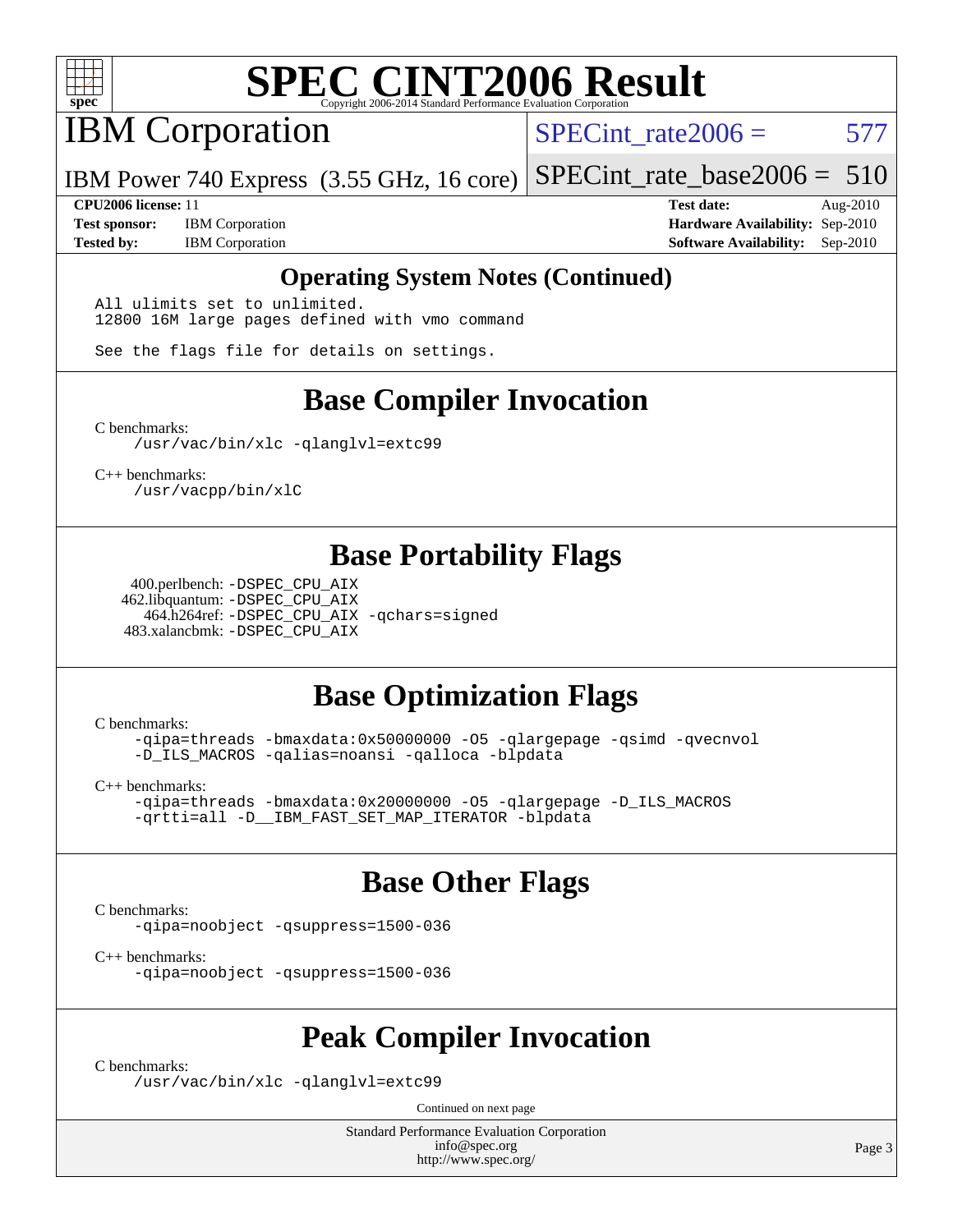

IBM Corporation

SPECint rate $2006 = 577$ 

[SPECint\\_rate\\_base2006 =](http://www.spec.org/auto/cpu2006/Docs/result-fields.html#SPECintratebase2006)  $510$ 

**[Test sponsor:](http://www.spec.org/auto/cpu2006/Docs/result-fields.html#Testsponsor)** IBM Corporation **[Hardware Availability:](http://www.spec.org/auto/cpu2006/Docs/result-fields.html#HardwareAvailability)** Sep-2010

**[CPU2006 license:](http://www.spec.org/auto/cpu2006/Docs/result-fields.html#CPU2006license)** 11 **[Test date:](http://www.spec.org/auto/cpu2006/Docs/result-fields.html#Testdate)** Aug-2010 [Tested by:](http://www.spec.org/auto/cpu2006/Docs/result-fields.html#Testedby) IBM Corporation **[Software Availability:](http://www.spec.org/auto/cpu2006/Docs/result-fields.html#SoftwareAvailability)** Sep-2010

# **[Peak Compiler Invocation \(Continued\)](http://www.spec.org/auto/cpu2006/Docs/result-fields.html#PeakCompilerInvocation)**

[C++ benchmarks:](http://www.spec.org/auto/cpu2006/Docs/result-fields.html#CXXbenchmarks) [/usr/vacpp/bin/xlC](http://www.spec.org/cpu2006/results/res2010q3/cpu2006-20100817-12970.flags.html#user_CXXpeak_xlC_71b0a4ef5ef679d5dfc4910648efff67)

### **[Peak Portability Flags](http://www.spec.org/auto/cpu2006/Docs/result-fields.html#PeakPortabilityFlags)**

 400.perlbench: [-DSPEC\\_CPU\\_AIX](http://www.spec.org/cpu2006/results/res2010q3/cpu2006-20100817-12970.flags.html#b400.perlbench_peakCPORTABILITY_DSPEC_CPU_AIX) 462.libquantum: [-DSPEC\\_CPU\\_AIX](http://www.spec.org/cpu2006/results/res2010q3/cpu2006-20100817-12970.flags.html#b462.libquantum_peakCPORTABILITY_DSPEC_CPU_AIX) 464.h264ref: [-DSPEC\\_CPU\\_AIX](http://www.spec.org/cpu2006/results/res2010q3/cpu2006-20100817-12970.flags.html#b464.h264ref_peakCPORTABILITY_DSPEC_CPU_AIX) [-qchars=signed](http://www.spec.org/cpu2006/results/res2010q3/cpu2006-20100817-12970.flags.html#user_peakCPORTABILITY464_h264ref_F-qchars:signed) 483.xalancbmk: [-DSPEC\\_CPU\\_AIX](http://www.spec.org/cpu2006/results/res2010q3/cpu2006-20100817-12970.flags.html#b483.xalancbmk_peakCXXPORTABILITY_DSPEC_CPU_AIX)

IBM Power 740 Express (3.55 GHz, 16 core)

# **[Peak Optimization Flags](http://www.spec.org/auto/cpu2006/Docs/result-fields.html#PeakOptimizationFlags)**

[C benchmarks](http://www.spec.org/auto/cpu2006/Docs/result-fields.html#Cbenchmarks):

 400.perlbench: [-qipa=threads](http://www.spec.org/cpu2006/results/res2010q3/cpu2006-20100817-12970.flags.html#user_peakLDCFLAGS400_perlbench_F-qipa:threads_603896b7ba2615a272e7bb50a99fbe27) [-bmaxdata:0x50000000](http://www.spec.org/cpu2006/results/res2010q3/cpu2006-20100817-12970.flags.html#user_peakLDCFLAGS400_perlbench_F-bmaxdata_e939c1e3ce194adb74b865c7e0f9aa8a) [-qpdf1](http://www.spec.org/cpu2006/results/res2010q3/cpu2006-20100817-12970.flags.html#user_peakPASS1_CFLAGSPASS1_LDFLAGS400_perlbench_F-qpdf1)(pass 1) [-qpdf2](http://www.spec.org/cpu2006/results/res2010q3/cpu2006-20100817-12970.flags.html#user_peakPASS2_CFLAGSPASS2_LDFLAGS400_perlbench_F-qpdf2)(pass 2) [-O2](http://www.spec.org/cpu2006/results/res2010q3/cpu2006-20100817-12970.flags.html#user_peakOPTIMIZE400_perlbench_F-O2) [-qarch=auto](http://www.spec.org/cpu2006/results/res2010q3/cpu2006-20100817-12970.flags.html#user_peakOPTIMIZE400_perlbench_F-qarch_da57dfb59486beae658049400584956b) [-qtune=auto](http://www.spec.org/cpu2006/results/res2010q3/cpu2006-20100817-12970.flags.html#user_peakOPTIMIZE400_perlbench_F-qtune_2e3c53070484f255b4b77752b917d502) [-D\\_ILS\\_MACROS](http://www.spec.org/cpu2006/results/res2010q3/cpu2006-20100817-12970.flags.html#user_peakCOPTIMIZE400_perlbench_F-D_ILS_MACROS) [-qalias=noansi](http://www.spec.org/cpu2006/results/res2010q3/cpu2006-20100817-12970.flags.html#user_peakCOPTIMIZE400_perlbench_F-qalias_d4651b1508cf3a15da259e82b527180c) [-blpdata](http://www.spec.org/cpu2006/results/res2010q3/cpu2006-20100817-12970.flags.html#user_peakEXTRA_LDFLAGS400_perlbench_F-blpdata) [-btextpsize:64K](http://www.spec.org/cpu2006/results/res2010q3/cpu2006-20100817-12970.flags.html#user_peakEXTRA_LDFLAGS400_perlbench_F-btextpsize_915b2570bf0baabb03f1065583f9faaf) 401.bzip2: [-qipa=threads](http://www.spec.org/cpu2006/results/res2010q3/cpu2006-20100817-12970.flags.html#user_peakLDCFLAGS401_bzip2_F-qipa:threads_603896b7ba2615a272e7bb50a99fbe27) [-bmaxdata:0x50000000](http://www.spec.org/cpu2006/results/res2010q3/cpu2006-20100817-12970.flags.html#user_peakLDCFLAGS401_bzip2_F-bmaxdata_e939c1e3ce194adb74b865c7e0f9aa8a) [-qpdf1](http://www.spec.org/cpu2006/results/res2010q3/cpu2006-20100817-12970.flags.html#user_peakPASS1_CFLAGSPASS1_LDFLAGS401_bzip2_F-qpdf1)(pass 1) [-qpdf2](http://www.spec.org/cpu2006/results/res2010q3/cpu2006-20100817-12970.flags.html#user_peakPASS2_CFLAGSPASS2_LDFLAGS401_bzip2_F-qpdf2)(pass 2) [-O5](http://www.spec.org/cpu2006/results/res2010q3/cpu2006-20100817-12970.flags.html#user_peakOPTIMIZE401_bzip2_F-O5_c247b43c34dbf7164d22e1dc7d84032c) [-qsimd](http://www.spec.org/cpu2006/results/res2010q3/cpu2006-20100817-12970.flags.html#user_peakOPTIMIZE401_bzip2_F-qsimd_a8e99c5325f711308b07d2b72634c9bd) [-qvecnvol](http://www.spec.org/cpu2006/results/res2010q3/cpu2006-20100817-12970.flags.html#user_peakOPTIMIZE401_bzip2_F-qvecnvol) [-qlargepage](http://www.spec.org/cpu2006/results/res2010q3/cpu2006-20100817-12970.flags.html#user_peakOPTIMIZE401_bzip2_F-qlargepage) [-D\\_ILS\\_MACROS](http://www.spec.org/cpu2006/results/res2010q3/cpu2006-20100817-12970.flags.html#user_peakCOPTIMIZE401_bzip2_F-D_ILS_MACROS) [-blpdata](http://www.spec.org/cpu2006/results/res2010q3/cpu2006-20100817-12970.flags.html#user_peakEXTRA_LDFLAGS401_bzip2_F-blpdata) [-btextpsize:64K](http://www.spec.org/cpu2006/results/res2010q3/cpu2006-20100817-12970.flags.html#user_peakEXTRA_LDFLAGS401_bzip2_F-btextpsize_915b2570bf0baabb03f1065583f9faaf) 403.gcc: [-qipa=threads](http://www.spec.org/cpu2006/results/res2010q3/cpu2006-20100817-12970.flags.html#user_peakLDCFLAGS403_gcc_F-qipa:threads_603896b7ba2615a272e7bb50a99fbe27) [-bmaxdata:0x50000000](http://www.spec.org/cpu2006/results/res2010q3/cpu2006-20100817-12970.flags.html#user_peakLDCFLAGS403_gcc_F-bmaxdata_e939c1e3ce194adb74b865c7e0f9aa8a) [-qpdf1](http://www.spec.org/cpu2006/results/res2010q3/cpu2006-20100817-12970.flags.html#user_peakPASS1_CFLAGSPASS1_LDFLAGS403_gcc_F-qpdf1)(pass 1)

[-qpdf2](http://www.spec.org/cpu2006/results/res2010q3/cpu2006-20100817-12970.flags.html#user_peakPASS2_CFLAGSPASS2_LDFLAGS403_gcc_F-qpdf2)(pass 2) [-O3](http://www.spec.org/cpu2006/results/res2010q3/cpu2006-20100817-12970.flags.html#user_peakOPTIMIZE403_gcc_F-O3) [-qarch=auto](http://www.spec.org/cpu2006/results/res2010q3/cpu2006-20100817-12970.flags.html#user_peakOPTIMIZE403_gcc_F-qarch_da57dfb59486beae658049400584956b) [-qtune=auto](http://www.spec.org/cpu2006/results/res2010q3/cpu2006-20100817-12970.flags.html#user_peakOPTIMIZE403_gcc_F-qtune_2e3c53070484f255b4b77752b917d502) [-qlargepage](http://www.spec.org/cpu2006/results/res2010q3/cpu2006-20100817-12970.flags.html#user_peakOPTIMIZE403_gcc_F-qlargepage) [-D\\_ILS\\_MACROS](http://www.spec.org/cpu2006/results/res2010q3/cpu2006-20100817-12970.flags.html#user_peakCOPTIMIZE403_gcc_F-D_ILS_MACROS) [-qalloca](http://www.spec.org/cpu2006/results/res2010q3/cpu2006-20100817-12970.flags.html#user_peakCOPTIMIZE403_gcc_F-qalloca) [-blpdata](http://www.spec.org/cpu2006/results/res2010q3/cpu2006-20100817-12970.flags.html#user_peakEXTRA_LDFLAGS403_gcc_F-blpdata) [-btextpsize:64K](http://www.spec.org/cpu2006/results/res2010q3/cpu2006-20100817-12970.flags.html#user_peakEXTRA_LDFLAGS403_gcc_F-btextpsize_915b2570bf0baabb03f1065583f9faaf)

429.mcf: Same as 401.bzip2

445.gobmk:  $-qipa$ =threads  $-qpdf1(pass 1)$  $-qpdf1(pass 1)$  [-qpdf2](http://www.spec.org/cpu2006/results/res2010q3/cpu2006-20100817-12970.flags.html#user_peakPASS2_CFLAGSPASS2_LDFLAGS445_gobmk_F-qpdf2)(pass 2) -05 [-qsimd](http://www.spec.org/cpu2006/results/res2010q3/cpu2006-20100817-12970.flags.html#user_peakOPTIMIZE445_gobmk_F-qsimd_a8e99c5325f711308b07d2b72634c9bd) [-qvecnvol](http://www.spec.org/cpu2006/results/res2010q3/cpu2006-20100817-12970.flags.html#user_peakOPTIMIZE445_gobmk_F-qvecnvol) [-qlargepage](http://www.spec.org/cpu2006/results/res2010q3/cpu2006-20100817-12970.flags.html#user_peakOPTIMIZE445_gobmk_F-qlargepage) [-D\\_ILS\\_MACROS](http://www.spec.org/cpu2006/results/res2010q3/cpu2006-20100817-12970.flags.html#user_peakCOPTIMIZE445_gobmk_F-D_ILS_MACROS) [-blpdata](http://www.spec.org/cpu2006/results/res2010q3/cpu2006-20100817-12970.flags.html#user_peakEXTRA_LDFLAGS445_gobmk_F-blpdata) [-btextpsize:64K](http://www.spec.org/cpu2006/results/res2010q3/cpu2006-20100817-12970.flags.html#user_peakEXTRA_LDFLAGS445_gobmk_F-btextpsize_915b2570bf0baabb03f1065583f9faaf)

 456.hmmer: [-qipa=threads](http://www.spec.org/cpu2006/results/res2010q3/cpu2006-20100817-12970.flags.html#user_peakLDCFLAGS456_hmmer_F-qipa:threads_603896b7ba2615a272e7bb50a99fbe27) [-O5](http://www.spec.org/cpu2006/results/res2010q3/cpu2006-20100817-12970.flags.html#user_peakOPTIMIZE456_hmmer_F-O5_c247b43c34dbf7164d22e1dc7d84032c) [-qsimd](http://www.spec.org/cpu2006/results/res2010q3/cpu2006-20100817-12970.flags.html#user_peakOPTIMIZE456_hmmer_F-qsimd_a8e99c5325f711308b07d2b72634c9bd) [-qvecnvol](http://www.spec.org/cpu2006/results/res2010q3/cpu2006-20100817-12970.flags.html#user_peakOPTIMIZE456_hmmer_F-qvecnvol) [-qassert=refalign](http://www.spec.org/cpu2006/results/res2010q3/cpu2006-20100817-12970.flags.html#user_peakOPTIMIZE456_hmmer_F-qassert_3a98aa7c946e46b18a8aedd58e121a56) [-D\\_ILS\\_MACROS](http://www.spec.org/cpu2006/results/res2010q3/cpu2006-20100817-12970.flags.html#user_peakCOPTIMIZE456_hmmer_F-D_ILS_MACROS) [-bdatapsize:64K](http://www.spec.org/cpu2006/results/res2010q3/cpu2006-20100817-12970.flags.html#user_peakEXTRA_LDFLAGS456_hmmer_F-bdatapsize_138979d100b85f21cb267cdc631bd475) [-bstackpsize:64K](http://www.spec.org/cpu2006/results/res2010q3/cpu2006-20100817-12970.flags.html#user_peakEXTRA_LDFLAGS456_hmmer_F-bstackpsize_2b0af88b093fb8d1c44047807af212af) [-btextpsize:64K](http://www.spec.org/cpu2006/results/res2010q3/cpu2006-20100817-12970.flags.html#user_peakEXTRA_LDFLAGS456_hmmer_F-btextpsize_915b2570bf0baabb03f1065583f9faaf)

 458.sjeng: [-qipa=threads](http://www.spec.org/cpu2006/results/res2010q3/cpu2006-20100817-12970.flags.html#user_peakLDCFLAGS458_sjeng_F-qipa:threads_603896b7ba2615a272e7bb50a99fbe27) [-qpdf1](http://www.spec.org/cpu2006/results/res2010q3/cpu2006-20100817-12970.flags.html#user_peakPASS1_CFLAGSPASS1_LDFLAGS458_sjeng_F-qpdf1)(pass 1) [-qpdf2](http://www.spec.org/cpu2006/results/res2010q3/cpu2006-20100817-12970.flags.html#user_peakPASS2_CFLAGSPASS2_LDFLAGS458_sjeng_F-qpdf2)(pass 2) [-O5](http://www.spec.org/cpu2006/results/res2010q3/cpu2006-20100817-12970.flags.html#user_peakOPTIMIZE458_sjeng_F-O5_c247b43c34dbf7164d22e1dc7d84032c) [-D\\_ILS\\_MACROS](http://www.spec.org/cpu2006/results/res2010q3/cpu2006-20100817-12970.flags.html#user_peakCOPTIMIZE458_sjeng_F-D_ILS_MACROS) [-blpdata](http://www.spec.org/cpu2006/results/res2010q3/cpu2006-20100817-12970.flags.html#user_peakEXTRA_LDFLAGS458_sjeng_F-blpdata) [-btextpsize:64K](http://www.spec.org/cpu2006/results/res2010q3/cpu2006-20100817-12970.flags.html#user_peakEXTRA_LDFLAGS458_sjeng_F-btextpsize_915b2570bf0baabb03f1065583f9faaf)

 462.libquantum: [-O5](http://www.spec.org/cpu2006/results/res2010q3/cpu2006-20100817-12970.flags.html#user_peakOPTIMIZE462_libquantum_F-O5_c247b43c34dbf7164d22e1dc7d84032c) [-q64](http://www.spec.org/cpu2006/results/res2010q3/cpu2006-20100817-12970.flags.html#user_peakOPTIMIZE462_libquantum_F-q64_9628b1d4daa2edab256594f47440ad56) [-qlargepage](http://www.spec.org/cpu2006/results/res2010q3/cpu2006-20100817-12970.flags.html#user_peakOPTIMIZE462_libquantum_F-qlargepage) [-D\\_ILS\\_MACROS](http://www.spec.org/cpu2006/results/res2010q3/cpu2006-20100817-12970.flags.html#user_peakCOPTIMIZE462_libquantum_F-D_ILS_MACROS) [-blpdata](http://www.spec.org/cpu2006/results/res2010q3/cpu2006-20100817-12970.flags.html#user_peakEXTRA_LDFLAGS462_libquantum_F-blpdata) [-btextpsize:64K](http://www.spec.org/cpu2006/results/res2010q3/cpu2006-20100817-12970.flags.html#user_peakEXTRA_LDFLAGS462_libquantum_F-btextpsize_915b2570bf0baabb03f1065583f9faaf)

 464.h264ref: [-qipa=threads](http://www.spec.org/cpu2006/results/res2010q3/cpu2006-20100817-12970.flags.html#user_peakLDCFLAGS464_h264ref_F-qipa:threads_603896b7ba2615a272e7bb50a99fbe27) [-qpdf1](http://www.spec.org/cpu2006/results/res2010q3/cpu2006-20100817-12970.flags.html#user_peakPASS1_CFLAGSPASS1_LDFLAGS464_h264ref_F-qpdf1)(pass 1) [-qpdf2](http://www.spec.org/cpu2006/results/res2010q3/cpu2006-20100817-12970.flags.html#user_peakPASS2_CFLAGSPASS2_LDFLAGS464_h264ref_F-qpdf2)(pass 2) [-O5](http://www.spec.org/cpu2006/results/res2010q3/cpu2006-20100817-12970.flags.html#user_peakOPTIMIZE464_h264ref_F-O5_c247b43c34dbf7164d22e1dc7d84032c) [-qsimd](http://www.spec.org/cpu2006/results/res2010q3/cpu2006-20100817-12970.flags.html#user_peakOPTIMIZE464_h264ref_F-qsimd_a8e99c5325f711308b07d2b72634c9bd) [-qvecnvol](http://www.spec.org/cpu2006/results/res2010q3/cpu2006-20100817-12970.flags.html#user_peakOPTIMIZE464_h264ref_F-qvecnvol) [-D\\_ILS\\_MACROS](http://www.spec.org/cpu2006/results/res2010q3/cpu2006-20100817-12970.flags.html#user_peakCOPTIMIZE464_h264ref_F-D_ILS_MACROS) [-blpdata](http://www.spec.org/cpu2006/results/res2010q3/cpu2006-20100817-12970.flags.html#user_peakEXTRA_LDFLAGS464_h264ref_F-blpdata) [-btextpsize:64K](http://www.spec.org/cpu2006/results/res2010q3/cpu2006-20100817-12970.flags.html#user_peakEXTRA_LDFLAGS464_h264ref_F-btextpsize_915b2570bf0baabb03f1065583f9faaf)

Continued on next page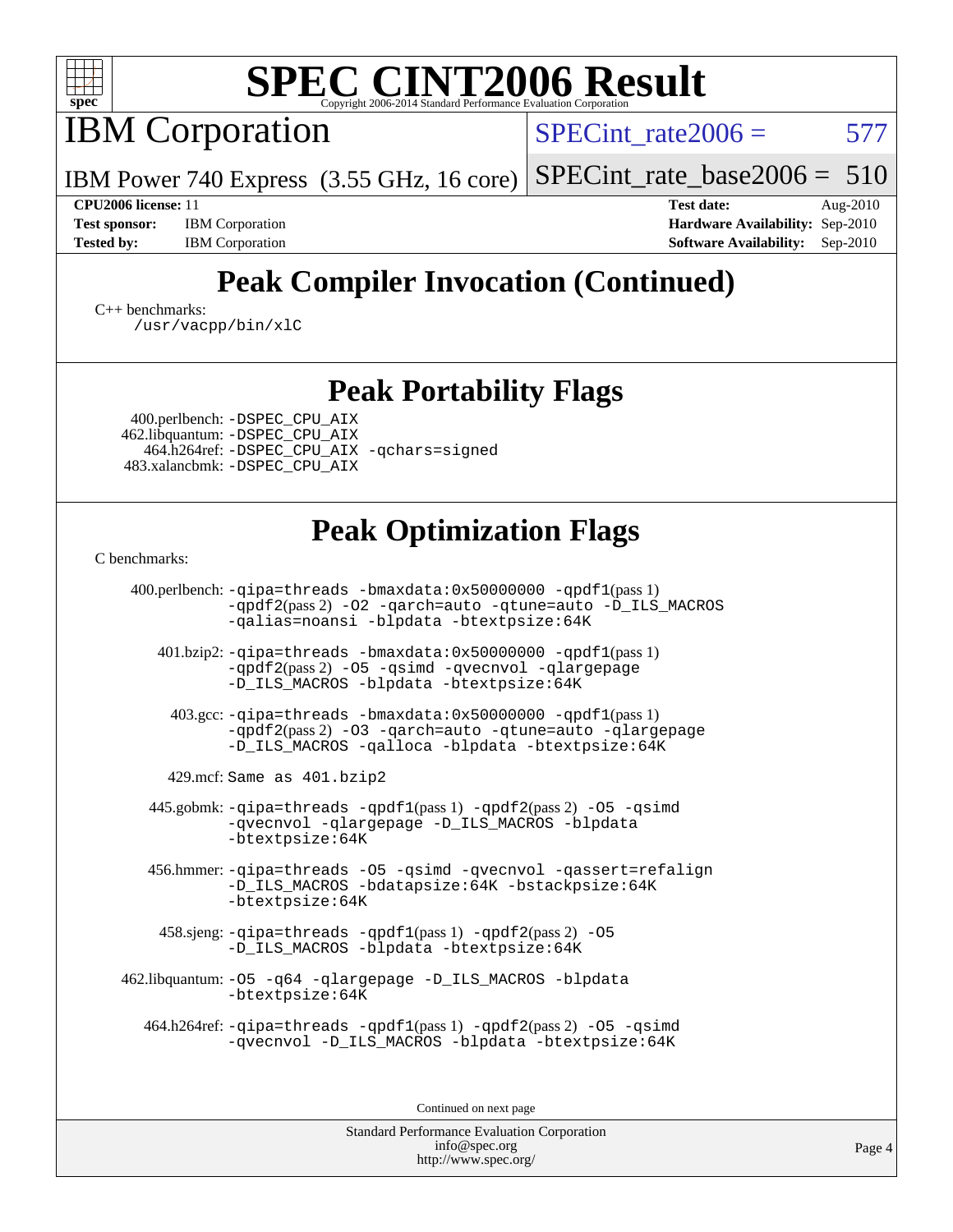

IBM Corporation

SPECint rate $2006 = 577$ 

IBM Power 740 Express (3.55 GHz, 16 core) [SPECint\\_rate\\_base2006 =](http://www.spec.org/auto/cpu2006/Docs/result-fields.html#SPECintratebase2006)  $510$ 

[Tested by:](http://www.spec.org/auto/cpu2006/Docs/result-fields.html#Testedby) IBM Corporation **[Software Availability:](http://www.spec.org/auto/cpu2006/Docs/result-fields.html#SoftwareAvailability)** Sep-2010

**[CPU2006 license:](http://www.spec.org/auto/cpu2006/Docs/result-fields.html#CPU2006license)** 11 **[Test date:](http://www.spec.org/auto/cpu2006/Docs/result-fields.html#Testdate)** Aug-2010 **[Test sponsor:](http://www.spec.org/auto/cpu2006/Docs/result-fields.html#Testsponsor)** IBM Corporation **[Hardware Availability:](http://www.spec.org/auto/cpu2006/Docs/result-fields.html#HardwareAvailability)** Sep-2010

# **[Peak Optimization Flags \(Continued\)](http://www.spec.org/auto/cpu2006/Docs/result-fields.html#PeakOptimizationFlags)**

[C++ benchmarks:](http://www.spec.org/auto/cpu2006/Docs/result-fields.html#CXXbenchmarks)

 471.omnetpp: [-qipa=threads](http://www.spec.org/cpu2006/results/res2010q3/cpu2006-20100817-12970.flags.html#user_peakLDCXXFLAGS471_omnetpp_F-qipa:threads_603896b7ba2615a272e7bb50a99fbe27) [-bmaxdata:0x20000000](http://www.spec.org/cpu2006/results/res2010q3/cpu2006-20100817-12970.flags.html#user_peakLDCXXFLAGS471_omnetpp_F-bmaxdata_d044a9072ff4d8b4577a1555c18c0756) [-qpdf1](http://www.spec.org/cpu2006/results/res2010q3/cpu2006-20100817-12970.flags.html#user_peakPASS1_CXXFLAGSPASS1_LDFLAGS471_omnetpp_F-qpdf1)(pass 1) [-qpdf2](http://www.spec.org/cpu2006/results/res2010q3/cpu2006-20100817-12970.flags.html#user_peakPASS2_CXXFLAGSPASS2_LDFLAGS471_omnetpp_F-qpdf2)(pass 2) [-O4](http://www.spec.org/cpu2006/results/res2010q3/cpu2006-20100817-12970.flags.html#user_peakOPTIMIZE471_omnetpp_F-O4_3f418155cbd5b07444f2de33eb26e195) [-D\\_ILS\\_MACROS](http://www.spec.org/cpu2006/results/res2010q3/cpu2006-20100817-12970.flags.html#user_peakCXXOPTIMIZE471_omnetpp_F-D_ILS_MACROS) [-qalign=natural](http://www.spec.org/cpu2006/results/res2010q3/cpu2006-20100817-12970.flags.html#user_peakCXXOPTIMIZE471_omnetpp_F-qalign_3ca7d9ddbda0cec4bfb6804fd18c32cc) [-qrtti=all](http://www.spec.org/cpu2006/results/res2010q3/cpu2006-20100817-12970.flags.html#user_peakCXXOPTIMIZE471_omnetpp_F-qrtti:all) [-qinlglue](http://www.spec.org/cpu2006/results/res2010q3/cpu2006-20100817-12970.flags.html#user_peakCXXOPTIMIZE471_omnetpp_F-qinlglue) [-D\\_\\_IBM\\_FAST\\_SET\\_MAP\\_ITERATOR](http://www.spec.org/cpu2006/results/res2010q3/cpu2006-20100817-12970.flags.html#user_peakCXXOPTIMIZE471_omnetpp_F-D__IBM_FAST_SET_MAP_ITERATOR) [-blpdata](http://www.spec.org/cpu2006/results/res2010q3/cpu2006-20100817-12970.flags.html#user_peakEXTRA_LDFLAGS471_omnetpp_F-blpdata) [-btextpsize:64K](http://www.spec.org/cpu2006/results/res2010q3/cpu2006-20100817-12970.flags.html#user_peakEXTRA_LDFLAGS471_omnetpp_F-btextpsize_915b2570bf0baabb03f1065583f9faaf)

 473.astar: [-qipa=threads](http://www.spec.org/cpu2006/results/res2010q3/cpu2006-20100817-12970.flags.html#user_peakLDCXXFLAGS473_astar_F-qipa:threads_603896b7ba2615a272e7bb50a99fbe27) [-bmaxdata:0x20000000](http://www.spec.org/cpu2006/results/res2010q3/cpu2006-20100817-12970.flags.html#user_peakLDCXXFLAGS473_astar_F-bmaxdata_d044a9072ff4d8b4577a1555c18c0756) [-qpdf1](http://www.spec.org/cpu2006/results/res2010q3/cpu2006-20100817-12970.flags.html#user_peakPASS1_LDFLAGS473_astar_F-qpdf1)(pass 1) [-qpdf2](http://www.spec.org/cpu2006/results/res2010q3/cpu2006-20100817-12970.flags.html#user_peakPASS2_LDFLAGS473_astar_F-qpdf2)(pass 2) [-O4](http://www.spec.org/cpu2006/results/res2010q3/cpu2006-20100817-12970.flags.html#user_peakOPTIMIZE473_astar_F-O4_3f418155cbd5b07444f2de33eb26e195) [-qlargepage](http://www.spec.org/cpu2006/results/res2010q3/cpu2006-20100817-12970.flags.html#user_peakOPTIMIZE473_astar_F-qlargepage) [-D\\_ILS\\_MACROS](http://www.spec.org/cpu2006/results/res2010q3/cpu2006-20100817-12970.flags.html#user_peakCXXOPTIMIZE473_astar_F-D_ILS_MACROS) [-qinlglue](http://www.spec.org/cpu2006/results/res2010q3/cpu2006-20100817-12970.flags.html#user_peakCXXOPTIMIZE473_astar_F-qinlglue) [-qalign=natural](http://www.spec.org/cpu2006/results/res2010q3/cpu2006-20100817-12970.flags.html#user_peakCXXOPTIMIZE473_astar_F-qalign_3ca7d9ddbda0cec4bfb6804fd18c32cc) [-blpdata](http://www.spec.org/cpu2006/results/res2010q3/cpu2006-20100817-12970.flags.html#user_peakEXTRA_LDFLAGS473_astar_F-blpdata) [-btextpsize:64K](http://www.spec.org/cpu2006/results/res2010q3/cpu2006-20100817-12970.flags.html#user_peakEXTRA_LDFLAGS473_astar_F-btextpsize_915b2570bf0baabb03f1065583f9faaf)

 483.xalancbmk: [-qipa=threads](http://www.spec.org/cpu2006/results/res2010q3/cpu2006-20100817-12970.flags.html#user_peakLDCXXFLAGS483_xalancbmk_F-qipa:threads_603896b7ba2615a272e7bb50a99fbe27) [-bmaxdata:0x20000000](http://www.spec.org/cpu2006/results/res2010q3/cpu2006-20100817-12970.flags.html#user_peakLDCXXFLAGS483_xalancbmk_F-bmaxdata_d044a9072ff4d8b4577a1555c18c0756) [-qpdf1](http://www.spec.org/cpu2006/results/res2010q3/cpu2006-20100817-12970.flags.html#user_peakPASS1_CXXFLAGSPASS1_LDFLAGS483_xalancbmk_F-qpdf1)(pass 1) [-qpdf2](http://www.spec.org/cpu2006/results/res2010q3/cpu2006-20100817-12970.flags.html#user_peakPASS2_CXXFLAGSPASS2_LDFLAGS483_xalancbmk_F-qpdf2)(pass 2) [-O4](http://www.spec.org/cpu2006/results/res2010q3/cpu2006-20100817-12970.flags.html#user_peakOPTIMIZE483_xalancbmk_F-O4_3f418155cbd5b07444f2de33eb26e195) [-qsimd](http://www.spec.org/cpu2006/results/res2010q3/cpu2006-20100817-12970.flags.html#user_peakOPTIMIZE483_xalancbmk_F-qsimd_a8e99c5325f711308b07d2b72634c9bd) [-qvecnvol](http://www.spec.org/cpu2006/results/res2010q3/cpu2006-20100817-12970.flags.html#user_peakOPTIMIZE483_xalancbmk_F-qvecnvol) [-qarch=pwr5](http://www.spec.org/cpu2006/results/res2010q3/cpu2006-20100817-12970.flags.html#user_peakOPTIMIZE483_xalancbmk_F-qarch_cdab548b0ce871c0726c2ca37e5b631a) [-qtune=pwr5](http://www.spec.org/cpu2006/results/res2010q3/cpu2006-20100817-12970.flags.html#user_peakOPTIMIZE483_xalancbmk_F-qtune_e1cd9d63947334d19effc56cd6defcb4) [-qlargepage](http://www.spec.org/cpu2006/results/res2010q3/cpu2006-20100817-12970.flags.html#user_peakOPTIMIZE483_xalancbmk_F-qlargepage) [-D\\_ILS\\_MACROS](http://www.spec.org/cpu2006/results/res2010q3/cpu2006-20100817-12970.flags.html#user_peakCXXOPTIMIZE483_xalancbmk_F-D_ILS_MACROS) [-qinlglue](http://www.spec.org/cpu2006/results/res2010q3/cpu2006-20100817-12970.flags.html#user_peakCXXOPTIMIZE483_xalancbmk_F-qinlglue) [-D\\_\\_IBM\\_FAST\\_VECTOR](http://www.spec.org/cpu2006/results/res2010q3/cpu2006-20100817-12970.flags.html#user_peakCXXOPTIMIZE483_xalancbmk_F-D__IBM_FAST_VECTOR) [-blpdata](http://www.spec.org/cpu2006/results/res2010q3/cpu2006-20100817-12970.flags.html#user_peakEXTRA_LDFLAGS483_xalancbmk_F-blpdata) [-btextpsize:64K](http://www.spec.org/cpu2006/results/res2010q3/cpu2006-20100817-12970.flags.html#user_peakEXTRA_LDFLAGS483_xalancbmk_F-btextpsize_915b2570bf0baabb03f1065583f9faaf)

### **[Peak Other Flags](http://www.spec.org/auto/cpu2006/Docs/result-fields.html#PeakOtherFlags)**

[C benchmarks \(except as noted below\)](http://www.spec.org/auto/cpu2006/Docs/result-fields.html#Cbenchmarksexceptasnotedbelow): [-qipa=noobject](http://www.spec.org/cpu2006/results/res2010q3/cpu2006-20100817-12970.flags.html#user_CCpeak_F-qipa:noobject_31d1c31721dc68bbebcc4af4e4e5db81) [-qsuppress=1500-036](http://www.spec.org/cpu2006/results/res2010q3/cpu2006-20100817-12970.flags.html#user_CCpeak_F-qsuppress:_a26be8fef57dc56862d3797b725f60c7)

400.perlbench: [-qsuppress=1500-036](http://www.spec.org/cpu2006/results/res2010q3/cpu2006-20100817-12970.flags.html#user_peakEXTRA_LDFLAGS400_perlbench_F-qsuppress:_a26be8fef57dc56862d3797b725f60c7)

403.gcc: [-qsuppress=1500-036](http://www.spec.org/cpu2006/results/res2010q3/cpu2006-20100817-12970.flags.html#user_peakEXTRA_LDFLAGS403_gcc_F-qsuppress:_a26be8fef57dc56862d3797b725f60c7)

462.libquantum: [-qsuppress=1500-036](http://www.spec.org/cpu2006/results/res2010q3/cpu2006-20100817-12970.flags.html#user_peakEXTRA_LDFLAGS462_libquantum_F-qsuppress:_a26be8fef57dc56862d3797b725f60c7)

[C++ benchmarks \(except as noted below\):](http://www.spec.org/auto/cpu2006/Docs/result-fields.html#CXXbenchmarksexceptasnotedbelow) [-qipa=noobject](http://www.spec.org/cpu2006/results/res2010q3/cpu2006-20100817-12970.flags.html#user_CXXpeak_F-qipa:noobject_31d1c31721dc68bbebcc4af4e4e5db81) [-qsuppress=1500-036](http://www.spec.org/cpu2006/results/res2010q3/cpu2006-20100817-12970.flags.html#user_CXXpeak_F-qsuppress:_a26be8fef57dc56862d3797b725f60c7)

471.omnetpp: [-qsuppress=1500-036](http://www.spec.org/cpu2006/results/res2010q3/cpu2006-20100817-12970.flags.html#user_peakEXTRA_LDFLAGS471_omnetpp_F-qsuppress:_a26be8fef57dc56862d3797b725f60c7)

The flags files that were used to format this result can be browsed at

<http://www.spec.org/cpu2006/flags/IBM-XL.20100901.html> <http://www.spec.org/cpu2006/flags/IBM-AIX.20100303.html>

You can also download the XML flags sources by saving the following links:

<http://www.spec.org/cpu2006/flags/IBM-XL.20100901.xml> <http://www.spec.org/cpu2006/flags/IBM-AIX.20100303.xml>